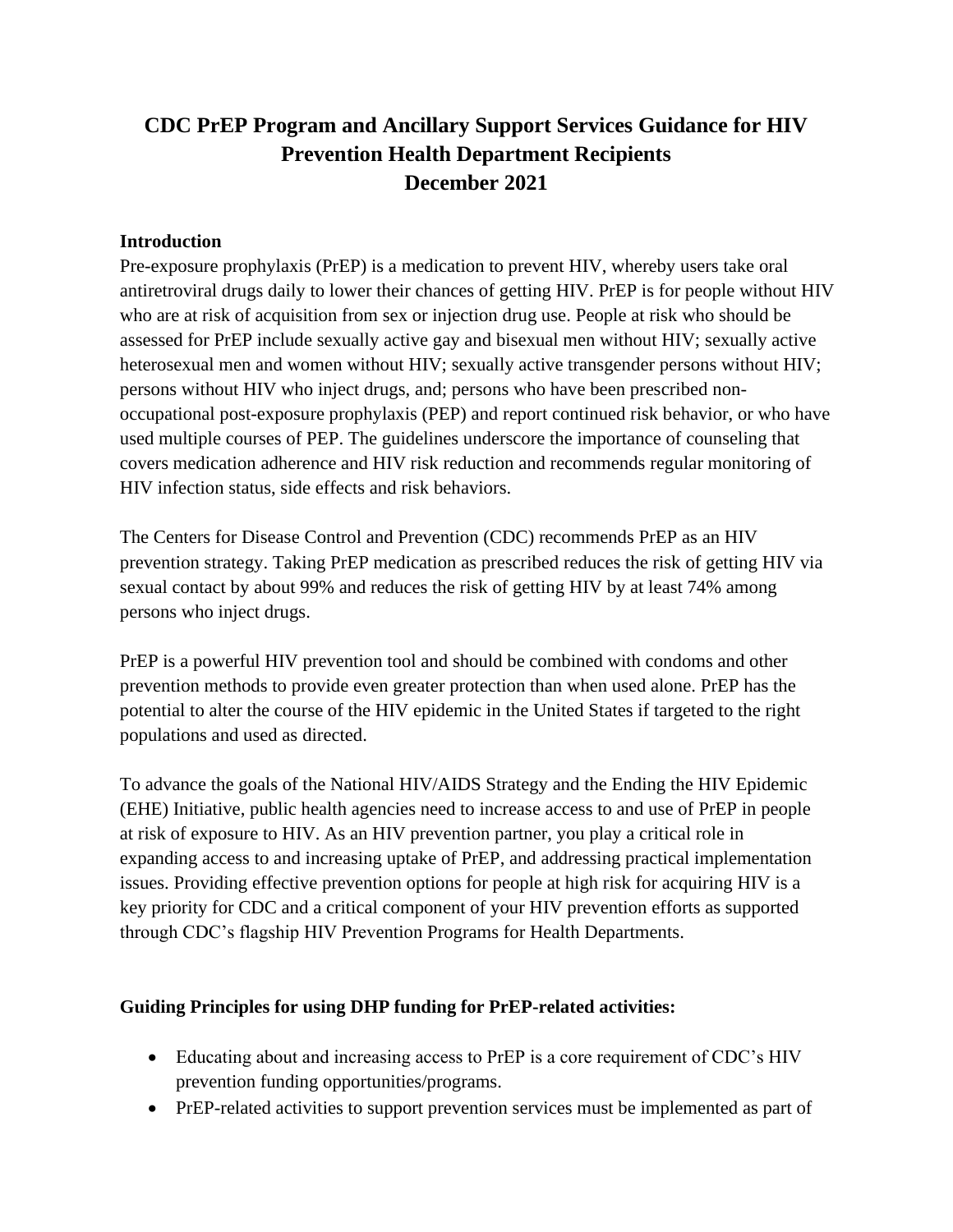a comprehensive HIV prevention program that includes, as appropriate, linkage and referral to prevention and treatment services for sexually transmitted infections (STIs) and viral hepatitis, substance abuse and mental health, and other prevention support services.

- To minimize duplication of effort, DHP health department recipients should coordinate and collaborate with other agencies, organizations, and providers involved in PrEPrelated activities, STI, viral hepatitis, substance use treatment and prevention, and HIV prevention activities.
- Funds for PrEP-related activities should ensure that referral and linkage to existing HIVprevention and treatment services are maintained.
- PrEP-related activities are subject to the terms and conditions incorporated or referenced in the recipient's current cooperative agreement or grants.

## **Funds may be used for, but are not limited to, the following:**

## **PrEP Awareness, Education, and Program-Related Services:**

- Planning for how to most effectively incorporate PrEP into prevention education and services,including evaluating what collaborations will be needed.
- Educational materials about how to use PrEP in conjunction with other HIV prevention and careservices, as well as STI, viral hepatitis, mental health and substance abuse treatment.
- Development and delivery of the HIV risk-reduction counseling and behavioral interventions that must be provided with PrEP.
- Communication activities related to disseminating information about PrEP.
- Evaluation activities for PrEP-related activities.
- Personnel (e.g., program staff) conducting the above PrEP-related activities.

# **Additional Ancillary Support Services:**

- Laboratory costs for screening or monitoring PrEP per CDC guidelines for uninsured or underinsured people receiving PrEP in not-for-profit or governmental clinics.
- Services provided via mobile units and other novel engagement strategies.
	- PrEP candidates may need assistance with transportation, communication with clinicians, and
	- Navigating other support services.
- Limited personnel costs related to the provision of PrEP medication if coupled with other supportive PrEP services, e.g., eligibility assessments, risk reduction education, referral/navigation support to other essential services, etc.
	- These activities must be a well-defined set of duties that are in addition to writing prescriptions and provision of clinical care.